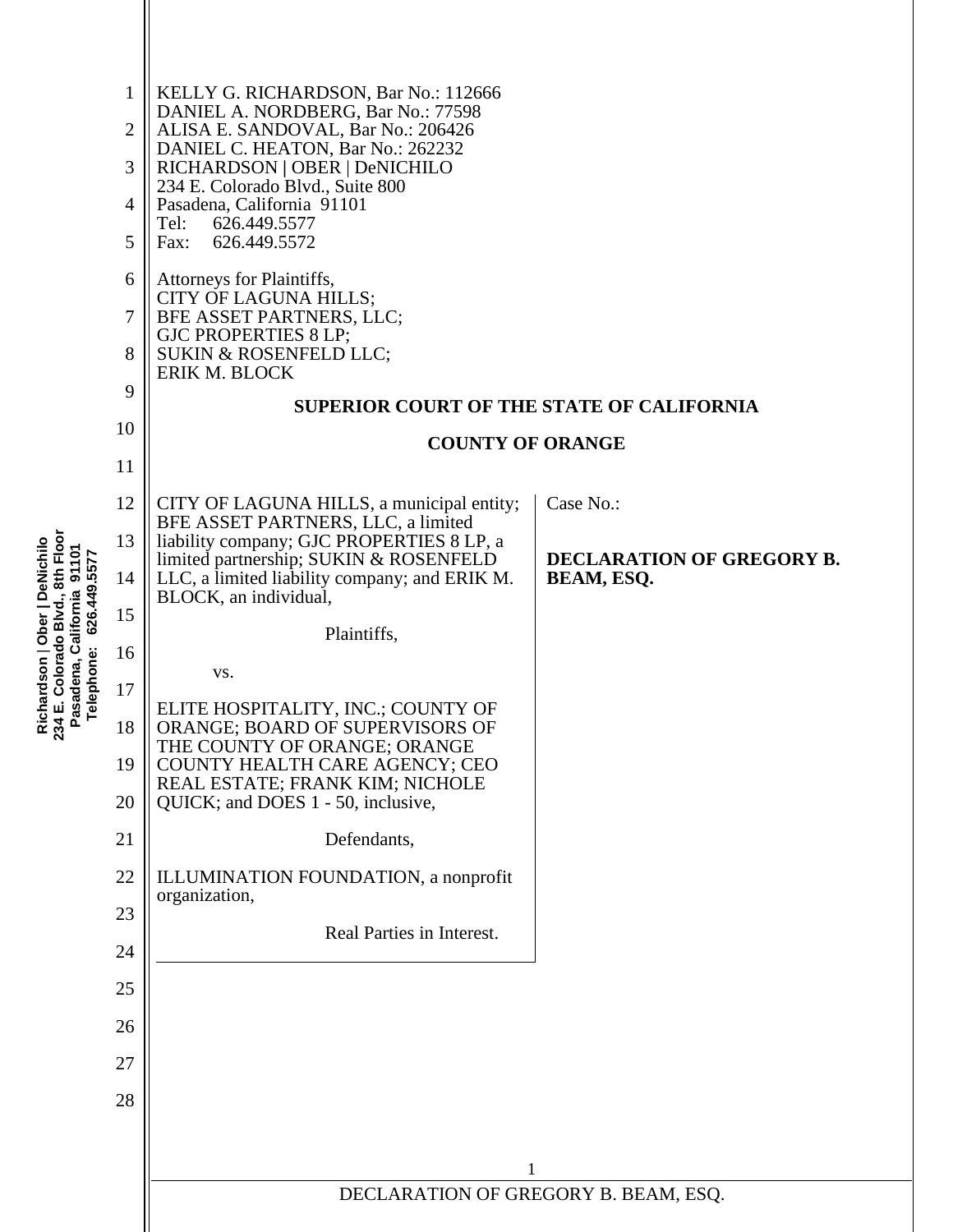1

7

11

13

14

15

16

17

18

19

I, Gregory B. Beam, Esq., do declare as follows:

2 3 4 5 1. I give this declaration in support of Plaintiff City of Laguna Hills' and Plaintiff BFE Asset Partners, LLC's Application for an Order to Show Cause and Temporary Restraining Order. I have personal knowledge of the facts set forth herein. If called as a witness in this matter, I could and would testify competently thereto.

6 8 9 10 12 2. I am an attorney at law duly licensed to practice before all courts in the State of California and am one of two managing members of Plaintiff BFE Asset Partners, LLC ("BFE"). BFE owns two buildings located within a commercial interest development known as Plaza Pointe. The owners of the properties located within Plaza Pointe are subject to a certain Declaration of Covenants, Conditions, Restrictions and Reservation of Easements ("CC&Rs"), recorded on August 9, 1978 in the Orange County Recorder's Office as Instrument No. 12516, at Book 1279, Pages 1893 through 1937.

3. The Laguna Hills Inn located at 23061 Avenida de la Carlota, Laguna Hills, California 92653 is also located within Plaza Pointe and is subject to the restrictions and obligations in the CC&Rs. The Laguna Hills Inn is owned by Elite Hospitality, Inc.

4. The two buildings owned by BFE are located at 23113 and 23117 Plaza Pointe Drive, Laguna Hills, California 92653 and are directly across the parking lot from the Laguna Hills Inn. To be clear, the parking lot used by Laguna Hills Inn is about 25 yards from the front doors of BFE's buildings.

20 21 22 5. It has come to my attention that Elite Hospitality, Inc. has entered into an Occupancy Agreement with the County of Orange whereby the Laguna Hills Inn will be used to shelter people who have tested positive for COVID-19 or who are believed to have been exposed to COVID-19.

23 24 25 26 27 28 6. The two front offices of BFE's building located at 23117 Plaza Pointe Drive are the Law Offices of Gary Gough and Laguna Asset Management. Mr. Gough is at least 65, and is therefore in a high risk group relative to the Coronavirus. In addition, Laguna Asset Management has a number of employees. The two offices of BFE's building located at 23113 Plaza Pointe Drive are my law practice as well as the Law Office of Mark Kompa. I am 71 years old, and am also in a high risk group relative to the Coronavirus. All of these businesses will be impacted most if the

## DECLARATION OF GREGORY B. BEAM, ESQ.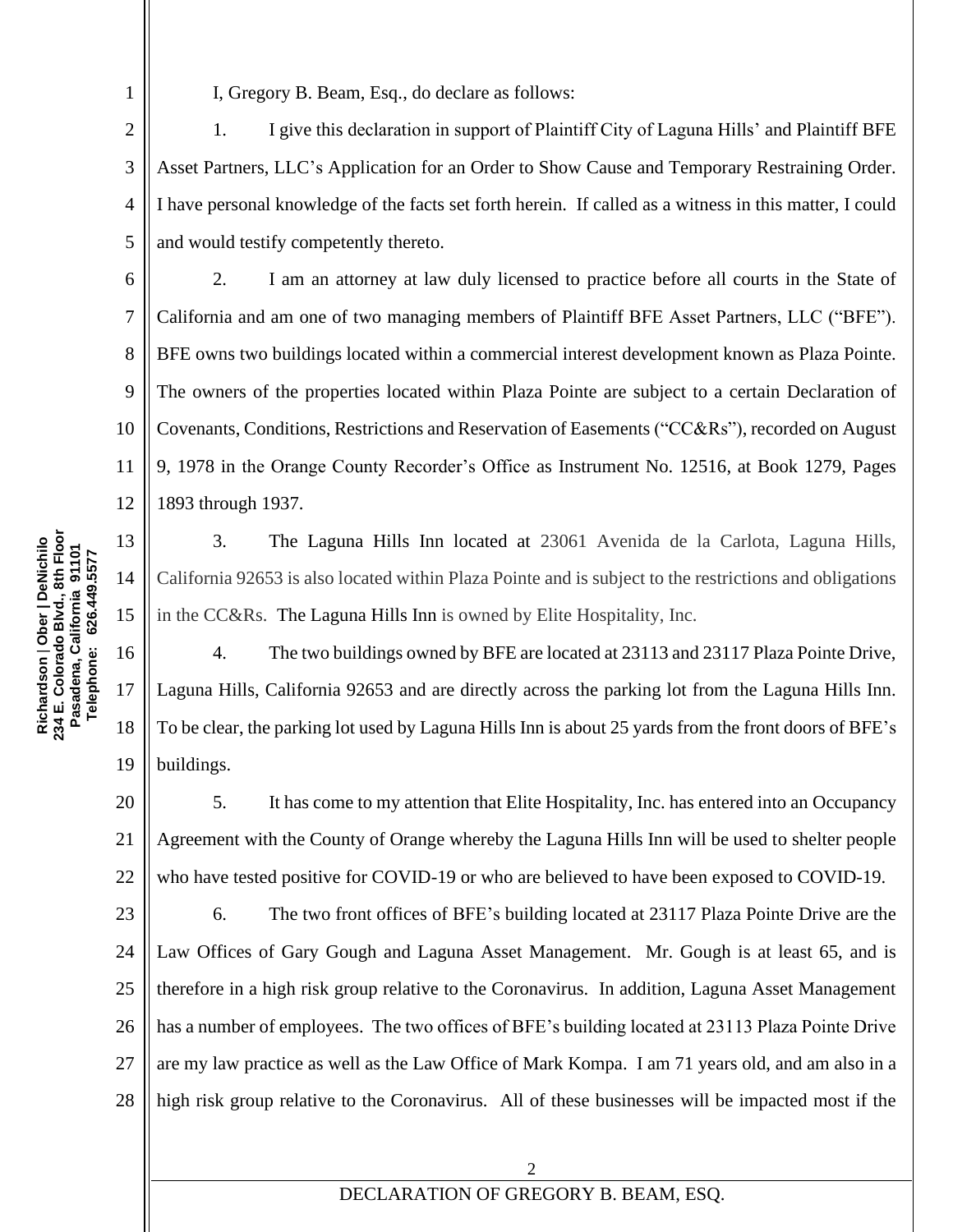Laguna Hills Inn is used to house COVID-19 patients due to the proximity of the Laguna Hills Inn.

7. My business has had issues with the hotel's patrons for almost fifteen years. Over the years, there have been many instances of people walking over the small hill between the Laguna Hills Inn parking lot and that of BFE, destroying the landscaping. Those individuals then come into BFE's parking lot to smoke cigarettes. Undercover Orange County Sheriff's deputies have been in BFE's parking lot in response to issues with patrons of the Laguna Hills Inn, and have even conducted surveillance from the Law Offices of Gary Gough.

9 8. The City of Laguna Hills has cited Elite Hospitality, Inc. several times for various reasons, including, I have been informed, operating an escort service.

10 11 12 9. Pursuant to Article II, Sections 2.01 and 2.02, of the CC&Rs, Elite Hospitality, Inc. was required to seek approval for any change of use of the Laguna Hills Inn from the City. It is my understanding that no such approval was ever sought or given.

10. The surrounding owners consider the proposed use of the Laguna Hills Inn as a shelter for COVID-19 patients to be a health and safety risk, a danger, and a nuisance to Plaza Pointe's owners and their patrons and clientele, as well as to the community in general, both under Article II, Section 2.03 and the Civil Code.

17 18 19 20 21 22 11. The real possibility of cross-contamination by COVID-19 patients is a particular concern for me. Again, I am in a high risk group due to my age of 71 years. In addition, not only does my office manager have a compromised immune system, but so do my wife and son. My son in particular has a severely compromised immune system. If the Occupancy Agreement is allowed to proceed, he will face an additional risk due to my potential exposure to COVID-19 and bringing it home.

23 24 25 26 27 28 12. Also within close proximity is the Laguna Woods Village, a retirement community for people aged 55 years and older. I personally frequent two restaurants which are located less than a quarter of a mile from the Laguna Hills Inn: Coco's and Snooty Fox. Both establishments are also frequented by the older folks who live at the Laguna Woods Village. I have personally observed the clientele at both restaurants to primarily be at least 65 years and older. Many of the patrons appear to be in their 80's and even older.

1

2

3

4

5

6

7

8

13

14

15

16

3